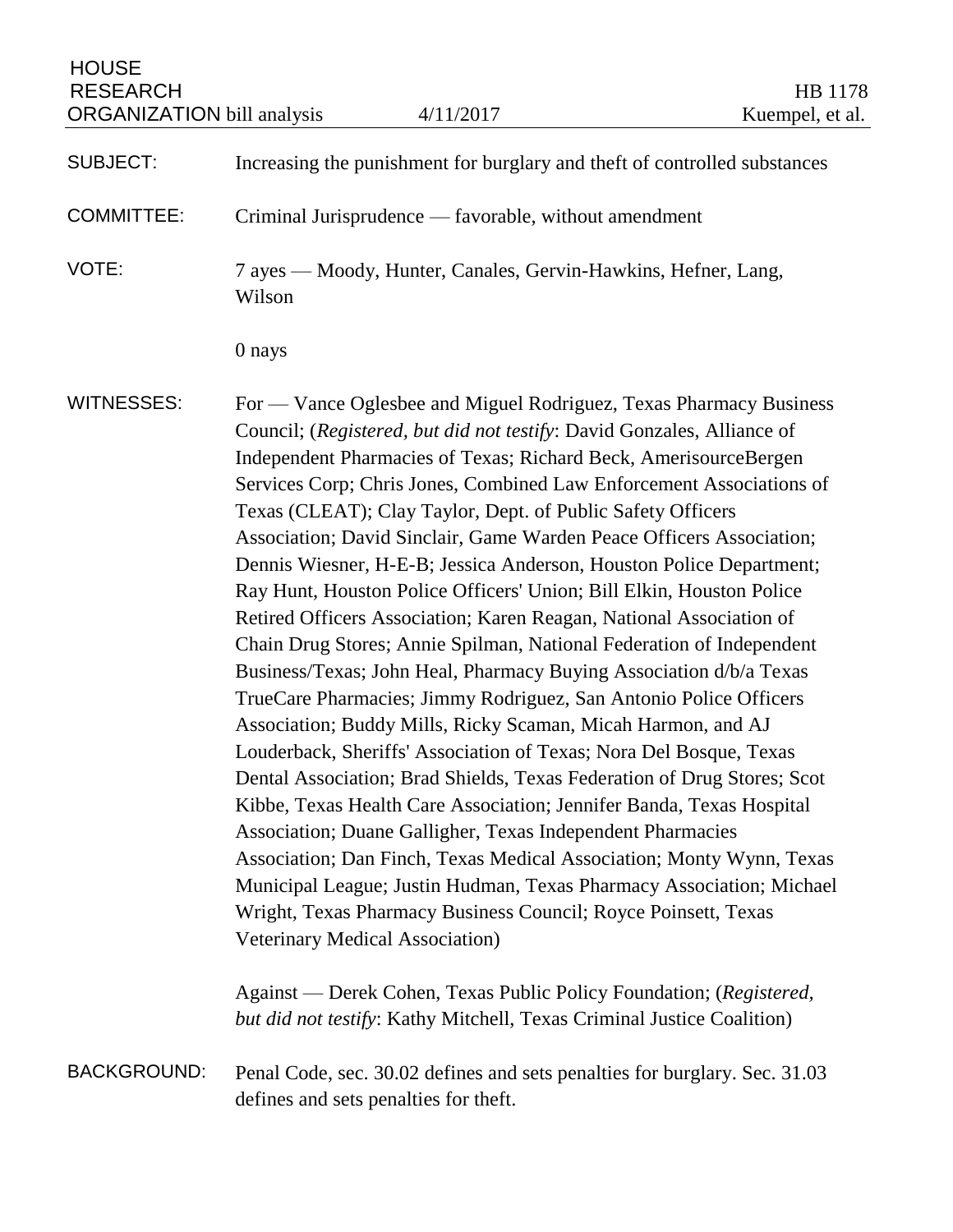## HB 1178 House Research Organization page 2

DIGEST: HB 1178 would enhance the penalty for burglary of a building that generally stores controlled substances, including a pharmacy, clinic, hospital, or nursing facility, from a state-jail felony (180 days to two years in a state jail and an optional fine of up to \$10,000) to a third-degree felony (two to 10 years in prison and an optional fine of up to \$10,000) if the person entered or remained concealed with intent to commit theft of a controlled substance. The bill also would make the theft of a controlled substance a third-degree felony, regardless of the value of the amount stolen.

The bill would take effect September 1, 2017.

**SUPPORTERS** SAY: HB 1178 would give prosecutors a more powerful tool to stop professional drug thieves who are undeterred by current criminal penalties. The opioid abuse epidemic across the country has led to a dramatic increase in attempts to steal drugs, particularly from pharmacies and other premises that typically store controlled substances. This has led to an escalating competition between business owners, who must spend considerable sums to protect their properties, and organized criminals, who continue devising new ways to steal. This is costing businesses and the companies that insure them a great deal of money, and those costs are passed on to consumers who have a legitimate need for these and other medications provided by these businesses. Enhancing the penalty for burglary with intent to steal a controlled substance from a pharmacy, hospital, or similar facility would present a more effective deterrent against drug theft.

> Under current law, the severity of punishment attached to theft is based on the value of the stolen goods. By enhancing the penalty for theft of any controlled substance regardless of its value, this bill could deter drug thieves in a way that the graduated approach in current law does not.

**OPPONENTS** SAY: While opioid abuse is a serious problem, HB 1178 inappropriately would punish the theft of even a trivial amount of a controlled substance as a third-degree felony. At a time when policy makers are recognizing the